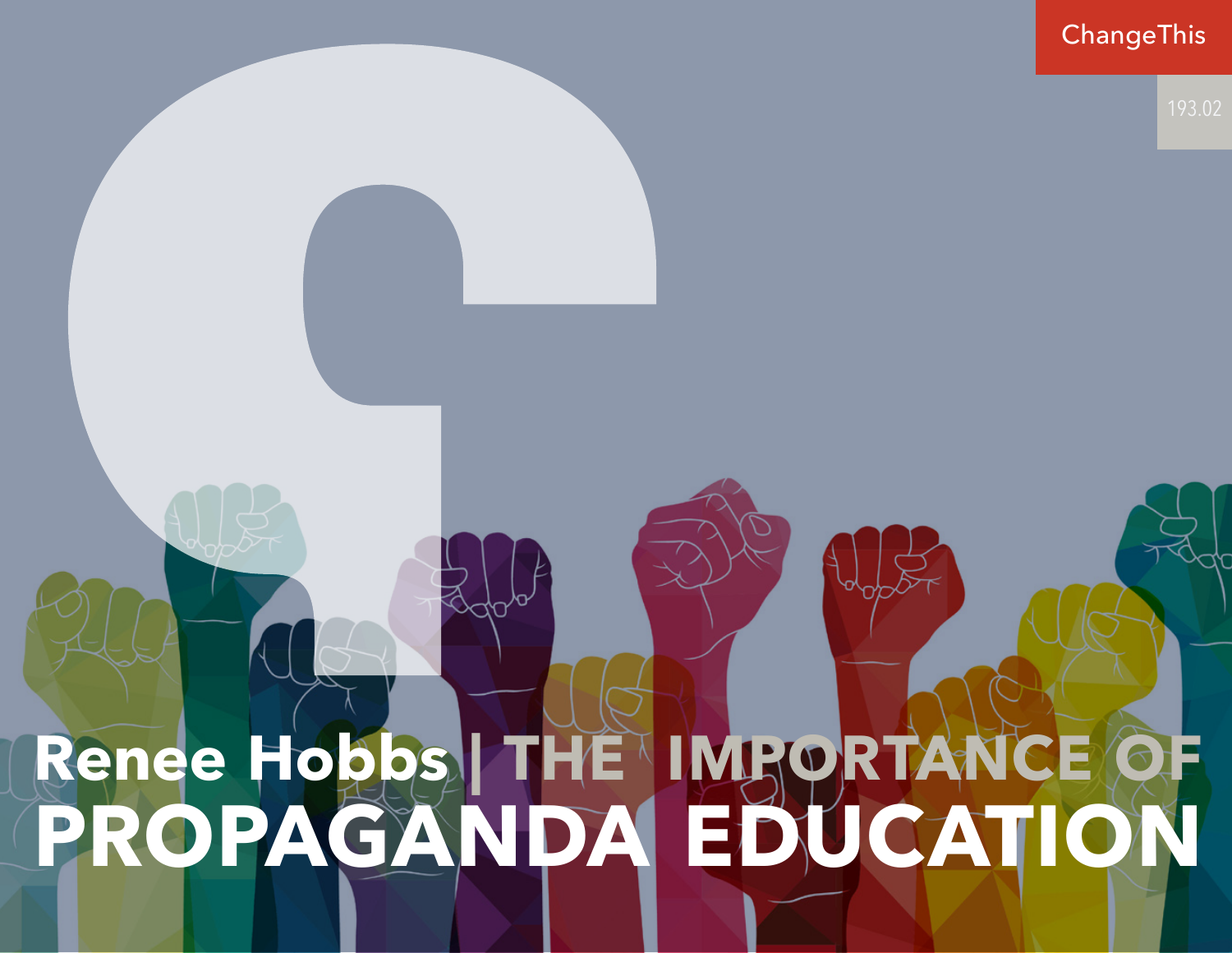# Propaganda is a word with a bad reputation.

Perhaps you think that the word has been thrown around indiscriminately in the past few years. You may be inclined to think that propaganda is something associated with totalitarian regimes from the past. Or perhaps you think of propaganda as governmentsponsored spreading of lies and misinformation. Perhaps you think of propaganda as an unethical effort to distort people's sense of social reality through the endless display of ever-changing tweets and memes in a world where Instagram, Facebook, Twitter, and Google seem to rule. You have certainly encountered many purposefully manufactured stories from politicians, governments, businesses, activists, and special interest groups who aim to sway public opinion, quash critics, or sow discord. For many people, propaganda is a term of abuse to hurl at rivals and opponents. If you really dislike a particular news story, social media post, or YouTube video, if it outrages or offends you, or if you think it's harmful, dangerous, irresponsible, or just flat-out wrong, just call it propaganda.

But propaganda is so much more interesting and complicated than all that.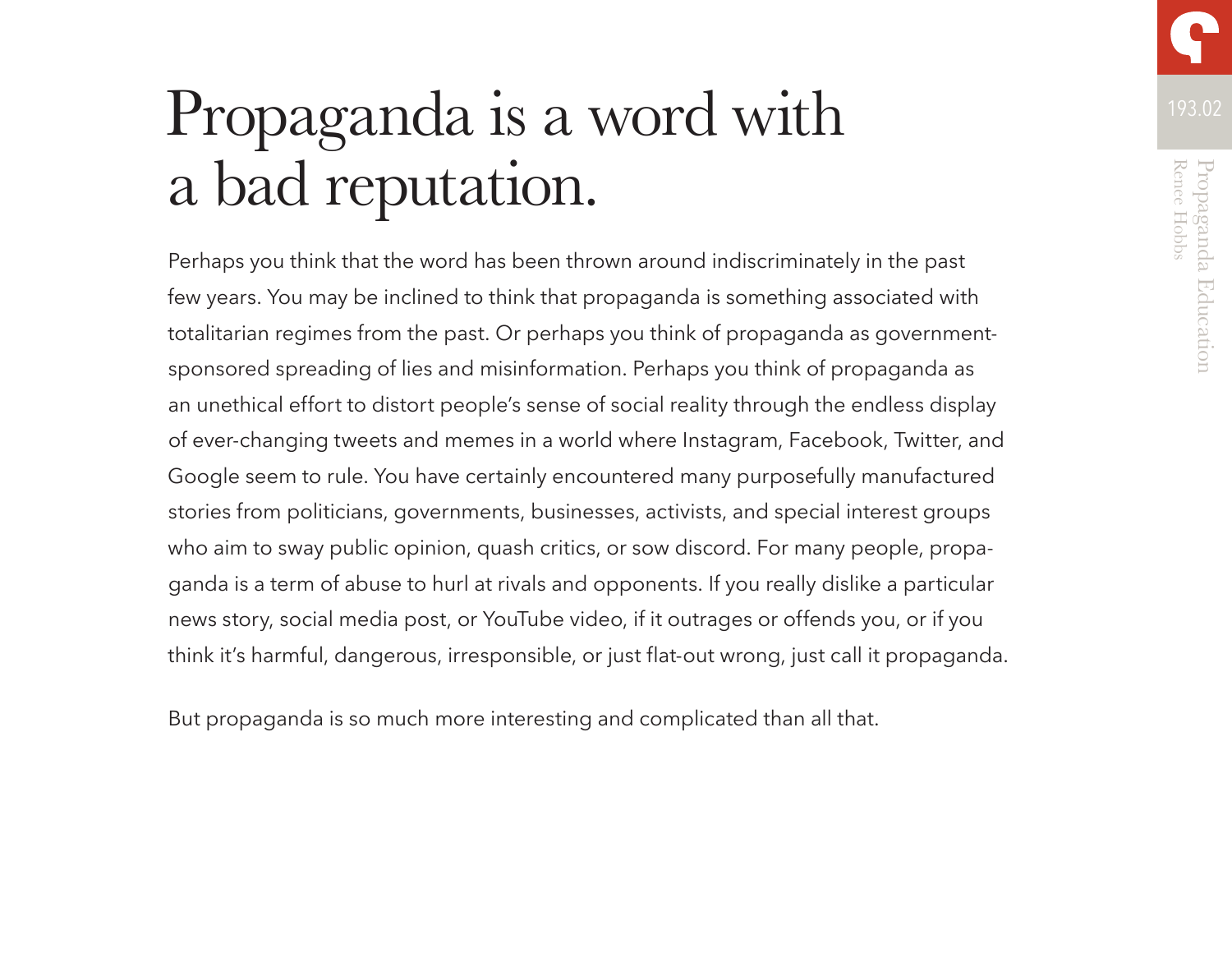Propaganda contributes its share to the infodemic, a term the World Health Organization has used during the coronavirus pandemic to describe the avalanche of information that people must sift through to make decisions about their health and safety. Propaganda can be found in entertainment, education, and the management of public opinion, where ideas about moral character and ethical values become embedded into the fabric of culture. Propaganda has helped to shape your sense of personal identity through religious, commercial, or entertainment narratives that depict what it means to lead a good life. Depending on your point of view, the good life may include caring for your family, travelling the world, honoring people with disabilities, or even appreciating the timeless beauty of expensive watches.

In schools, many educators keep discussions of propaganda comfortably in the past, exploring it only when studying World War II Germany. As one critic put it, "Propaganda is something most of us read about in history class and wondered how people were so easily duped."1 And although teaching and learning about historic propaganda is important, propaganda is still a part of everyday life.

Today, many people are engaged in the production of compelling propaganda.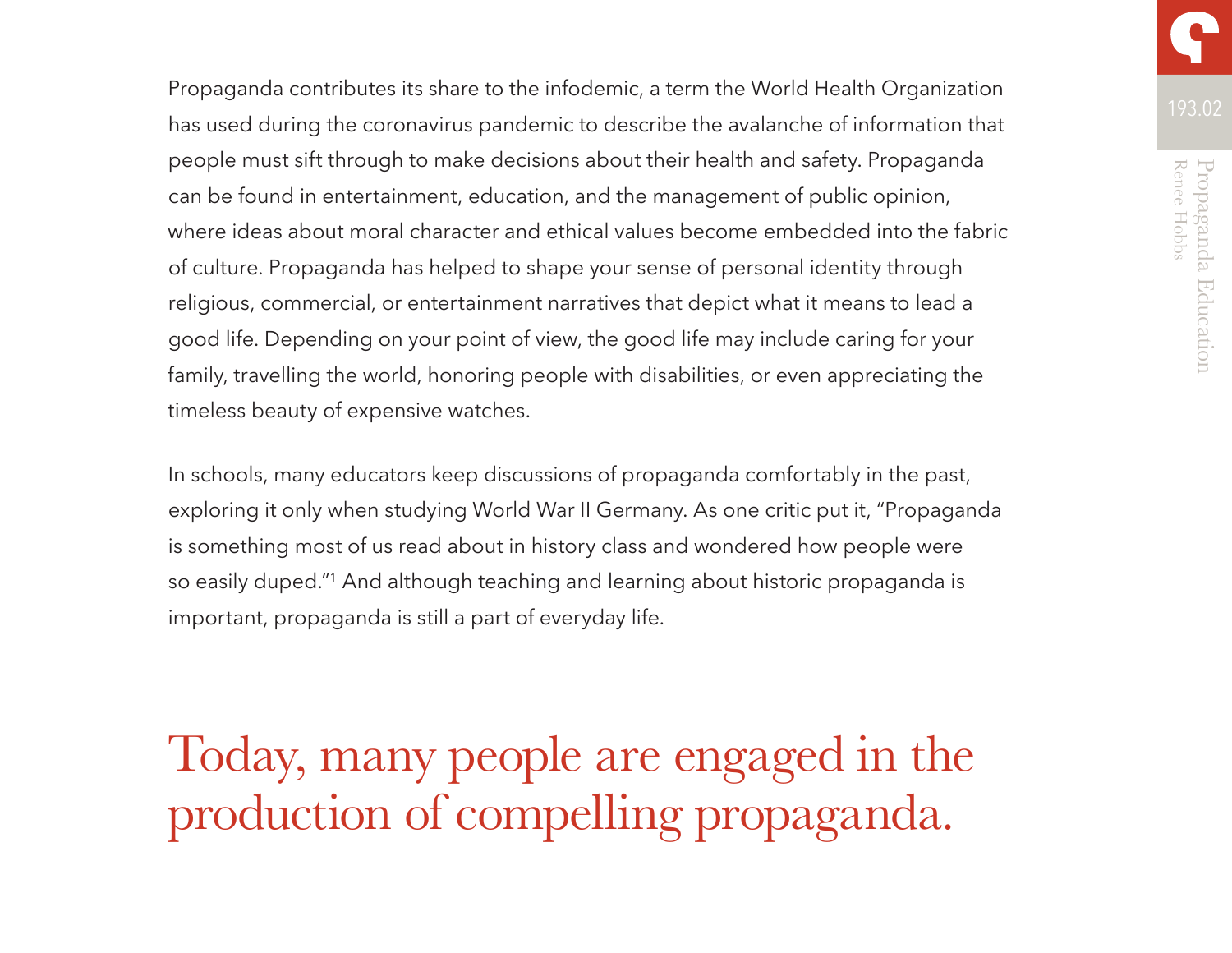There's never been a more important time to learn about contemporary propaganda.<br>193.02 New digital forms of propaganda are influencing both the public and policy makers, as bots amplify certain ideas to create an illusion of popularity and trolls attack people with the goal of silencing or marginalizing ideas they hate. Propaganda is big business, disseminated through personalization algorithms and machine learning. Digital platforms make it easier than ever to use techniques like sentiment analysis, where natural language processing, text analysis, and computational linguistics help propagandists identify, evaluate, and respond to people's expression of emotion in ordinary online interactions.<sup>2</sup>

Today, many people are engaged in the production of compelling propaganda. Political leaders around the world make use of it to influence public opinion. Conspiracy theories and lies have been used to demean leaders of foreign countries, government agencies, and political foes alike. Sometimes, propagandists use anger or outrage to grab attention. Other times, they repeat simple slogans over and over until they become mindless but memorable clichés. Others use more sophisticated techniques. Disinformation specialists are adept at online manipulation campaigns that trick journalists into reporting false information. Some propagandists even create think tanks and build up their authority by producing research that supports their preferred position. This kind of propaganda may influence policy makers, who end up with a distorted perception of issues that are important to the public.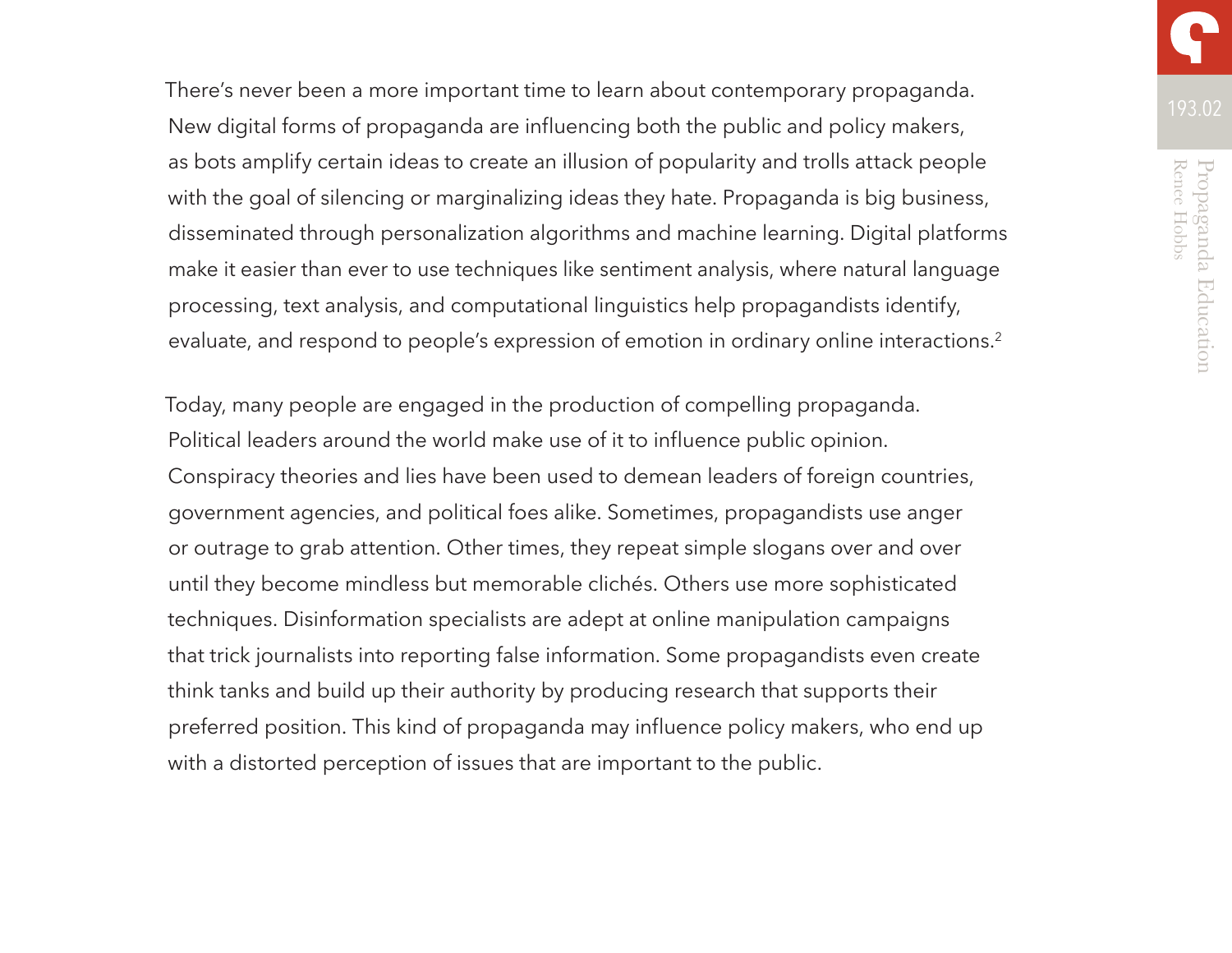Propaganda thrives on conflict. Mass media and social media can cultivate us-versusthem narratives that dehumanize the other and increase people's willingness to participate in conflict. Sadly, many people have embraced hate speech as part of political discourse. We have become desensitized to it and even experience outrage as a form of entertainment. You may barely recall the shock of reading about Donald Trump's insistence that President Barack Obama was not a U.S. citizen. Today, you may shrug when he labels immigrants as criminals and tells Americans that their elected political leaders and military generals are "morons" and "babies." Propaganda has contributed high-octane gas to accelerate the growing political polarization we are seeing all around the world. Some days, it can be exhilarating; other days, it can feel tragic. As *Los Angeles Times* TV critic Lorraine Ali pointed out, "It's the mark of a country we never wanted to be: a nation that divides its own people and pits them against one another."<sup>1</sup>

Propaganda has contributed high-octane gas to accelerate the growing political polarization we are seeing all around the world. Some days, it can be exhilarating; other days, it can feel tragic.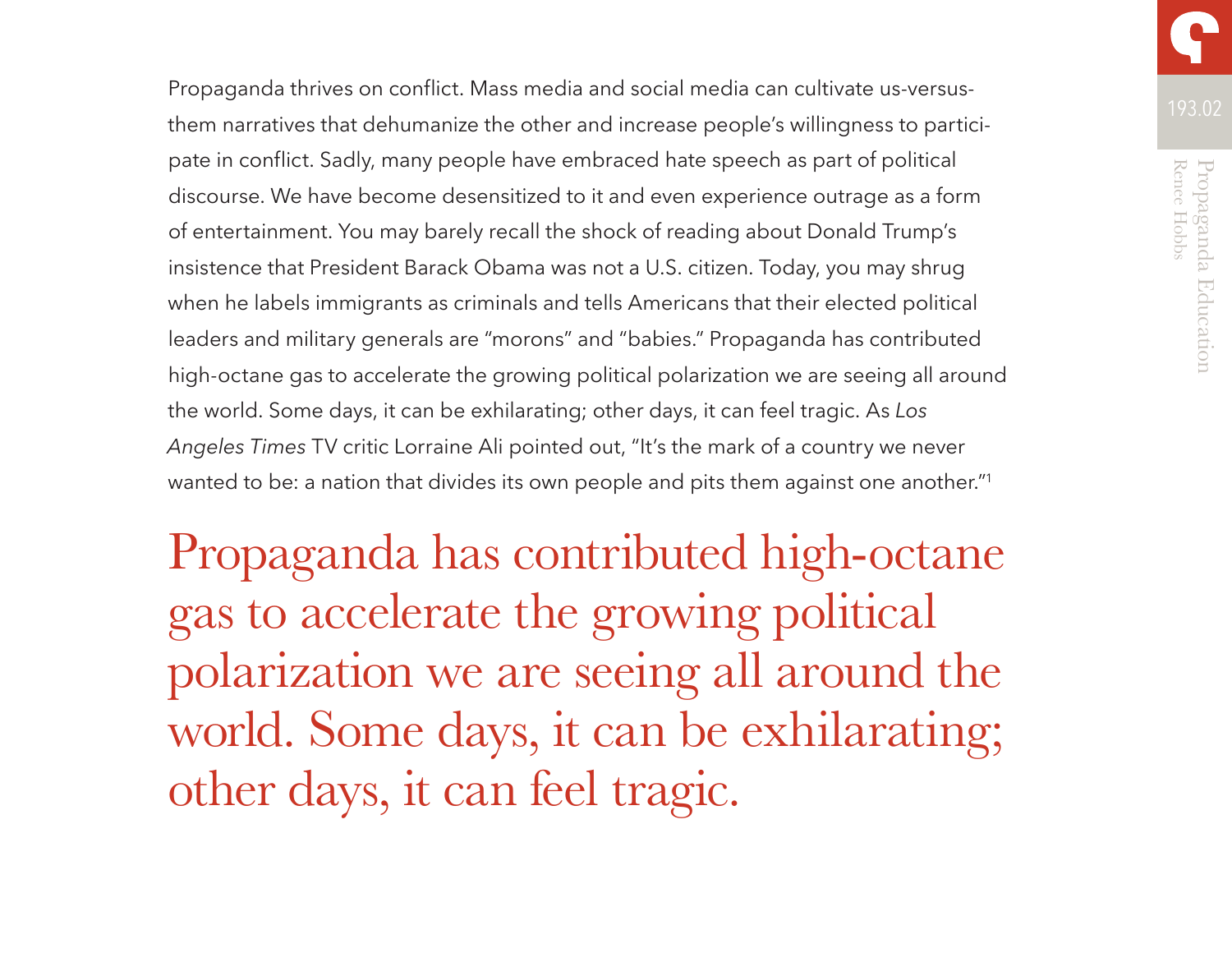Throughout history, propagandists have chosen whether to unify or divide people, depending on their strategic goals. Demagogues simplify complex realities by making wild promises, using the power of emotion to activate people's feelings of trust and loyalty. Anyone who opposes the demagogue is labeled an enemy, which then incites a spirited us-versus-them energy that can be difficult to unravel. This kind of leadership can be appealing to many, but it is anathema to democracy. Scapegoating is used to focus blame. By insulting and trying to damage the reputation of anyone who dares to challenge them, demagogues aim to silence or marginalize opponents. The ancient Greeks warned us that demagogues intentionally widen social cleavages, "playing one group of citizens against another."3 The result can become a tyrannical abuse of power.

On key public issues like poverty, health care, education, immigration, the federal debt, foreign policy, and more, propaganda plus demagoguery spells trouble. As Raymond explains, "Political divisions become almost impossible to bridge, which dissuades elected officials with differing viewpoints from deliberating together."3 Without consensus, the democratic process does not work. Sadly, as we are seeing now in the public sphere, it's far easier to divide than to unite.

Given the complex political context of today, how can propaganda be productively studied in the elementary school, the high school or the college classroom? Ironically, the first step involves appreciating propaganda instead of demonizing it.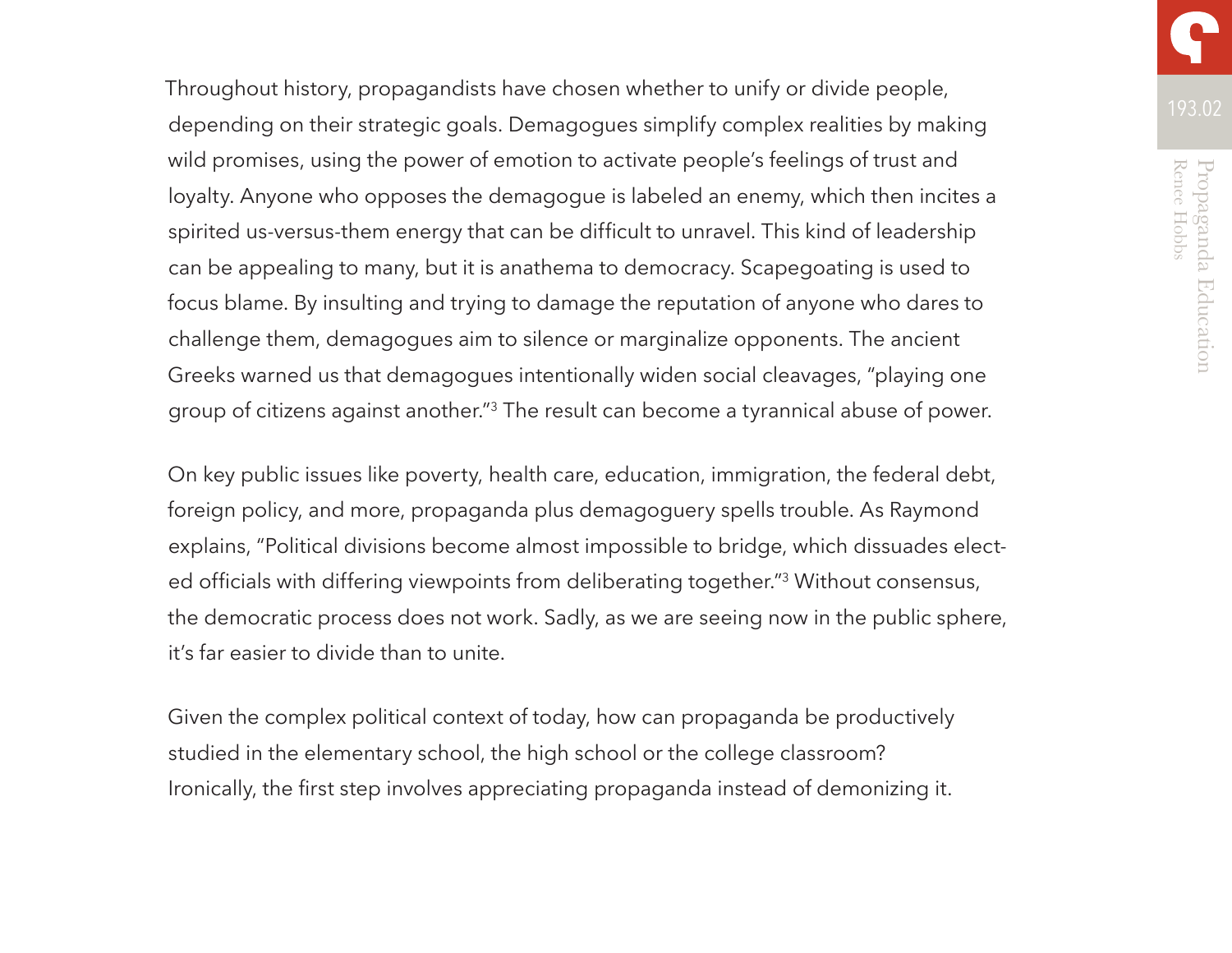Propaganda, as a powerful form of expression and communication, must not be positioned as the fall guy for all the world's woes. Propaganda is a vital part of the democratic process, providing opportunities for exposure to diverse ideas and inducing people to act together. Activists create propaganda when they stage a protest march, a rally, or any other public event filled with songs, chants, and inspiring speeches. Public health officials create propaganda when they develop targeted ad campaigns to help people make informed decisions about their health. Documentary filmmakers create propaganda when they explain why urgent attention is needed to address the climate emergency resulting from the 40 billion tons of carbon dioxide humans pump into the atmosphere each year. You may contribute to propaganda's viral nature when you like or share a social media post about police brutality and racism or even when

you share a compelling political campaign ad.

When propaganda appeals to genuinely democratic values, it can increase people's awareness of the dangers of authoritarian and fascist ideologies. In fact, there is a long history of public conversation regarding "how a society aspiring to democracy may balance the right to persuade with the right of the public to free choice."4 Because it simplifies information and ideas, propagandists can help people experience moral clarity about issues and events that most concern them. Propaganda that speaks to people's deepest values bypasses the head and goes straight for the heart. It breaks through the clutter of everyday life.

Propaganda Education<br>Renee Hobis Renee Hobbs Propaganda Education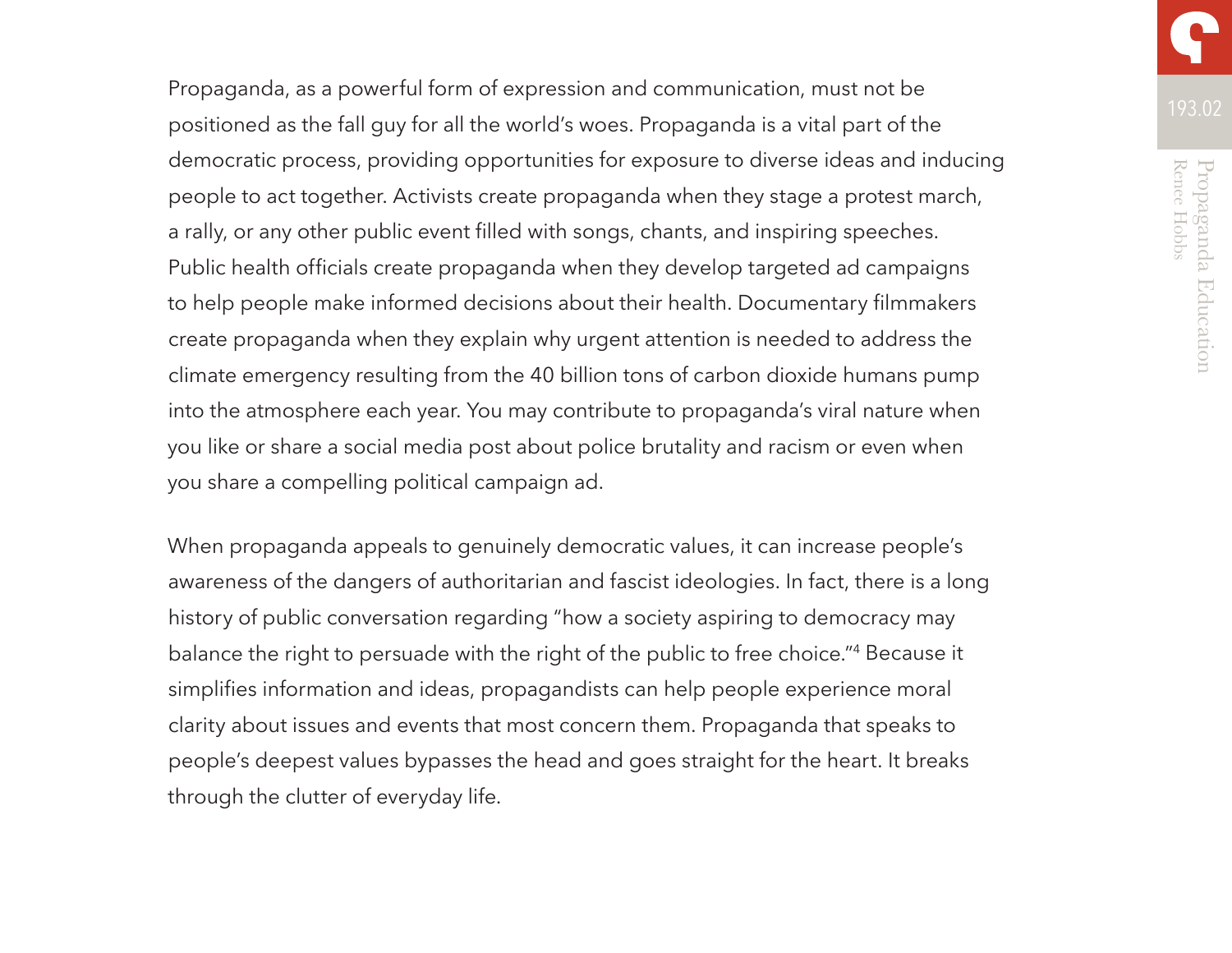Teaching and learning about propaganda can be a transformative experience for both students and teachers alike. When done well, the study of propaganda can embody fundamental practices of literacy and civic education in the context of inquiry learning. Propaganda education can activate intellectual curiosity. It can promote multiperspectival thinking and help people more accurately read the digital environments we inhabit, helping us make better decisions. It can be a means to resist demagoguery and even help to cure the disease of political polarization.

But there's no magic wand, no defensive armor, vaccine, or potion that can inoculate people against the pernicious influence of propaganda. Education alone cannot solve the epistemological crisis of the present time, when social media amplifies false, dangerous, and repugnant ideas, and political leaders lie with impunity. Education alone cannot erase the fear that leads people to become vulnerable to false but emotionally resonant messages. Education alone cannot eliminate the damage caused by inequality, racism, greed, and the long-standing abuse of power by institutions and individuals with authority and expertise. But education about contemporary propaganda is essential for people of all ages who want to hold on to their democracy in the face of threats.

Sadly, as we are seeing now in the public sphere, it's far easier to divide than to unite.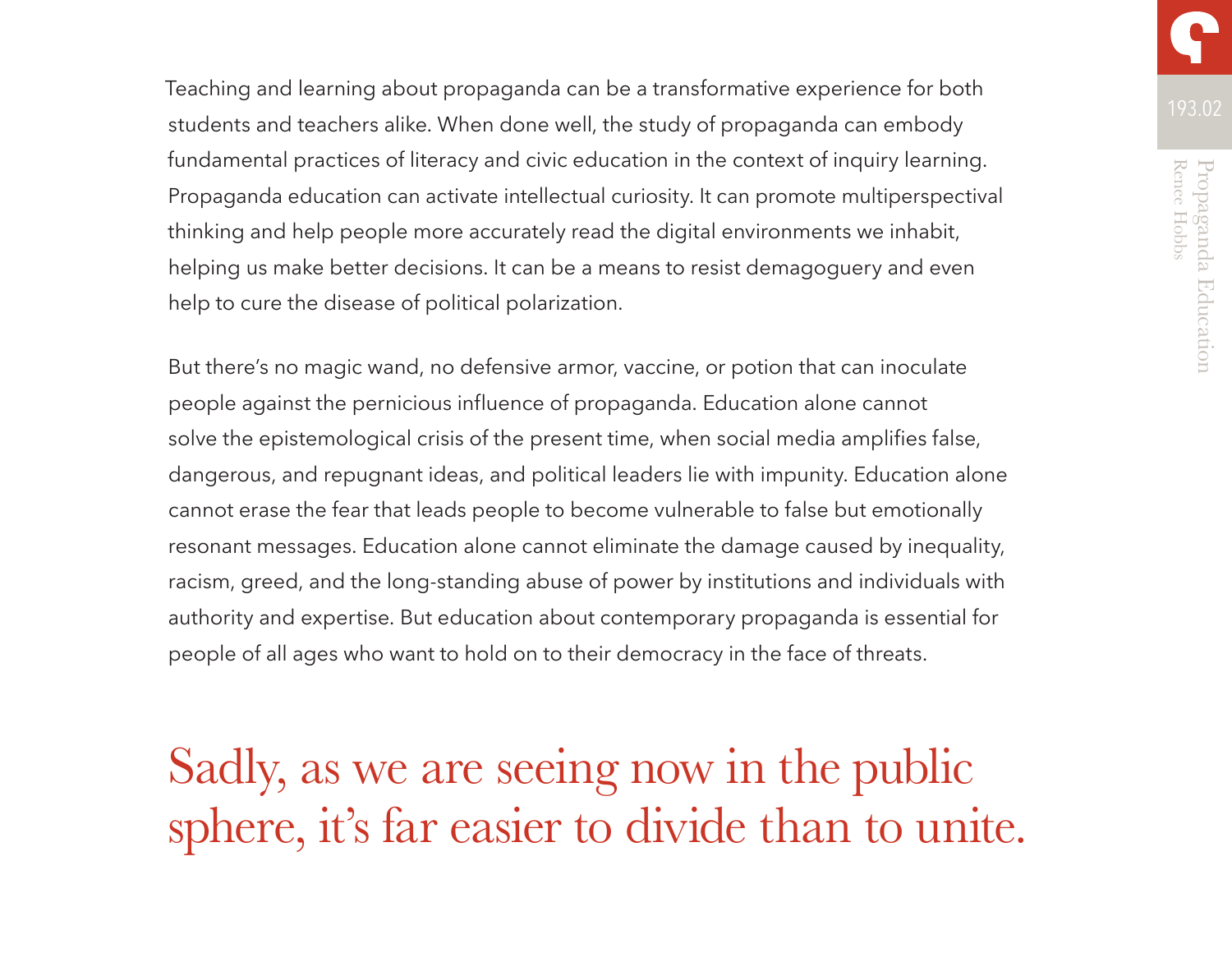Propaganda predates the Internet by millennia, and people have been recognizing, resisting, and falling for the allure of propaganda since well before the time of the Sophists in ancient Greece. Responsible leaders themselves have navigated the dilemma of trying to be an ethical communicator when, as one scholar put it, the business of manipulating public opinion "inevitably pushes towards the use of whatever techniques 'work.'"5

The study of propaganda provides plentiful opportunities to address values, ethics, and morality. As people activate critical thinking skills in recognizing and responding to propaganda, they increase autonomy and personal freedom. As the emotional jolts and the promise of simple solutions and easy answers become easier to spot, people can use the power of inquiry, dialogue, and reflection to evaluate propaganda's explicit and implicit claims. They can appreciate how propaganda can be interpreted in different ways.

As people understand how propaganda works, they are empowered to become propagandists themselves by creating and sharing media. In using the power of communication and information to make a difference in the world, they have an opportunity to deepen awareness of the moral and ethical tensions that are built into the practice of persuasion. People can learn to discern between propaganda that is designed for personal benefit and propaganda that is trying to benefit society.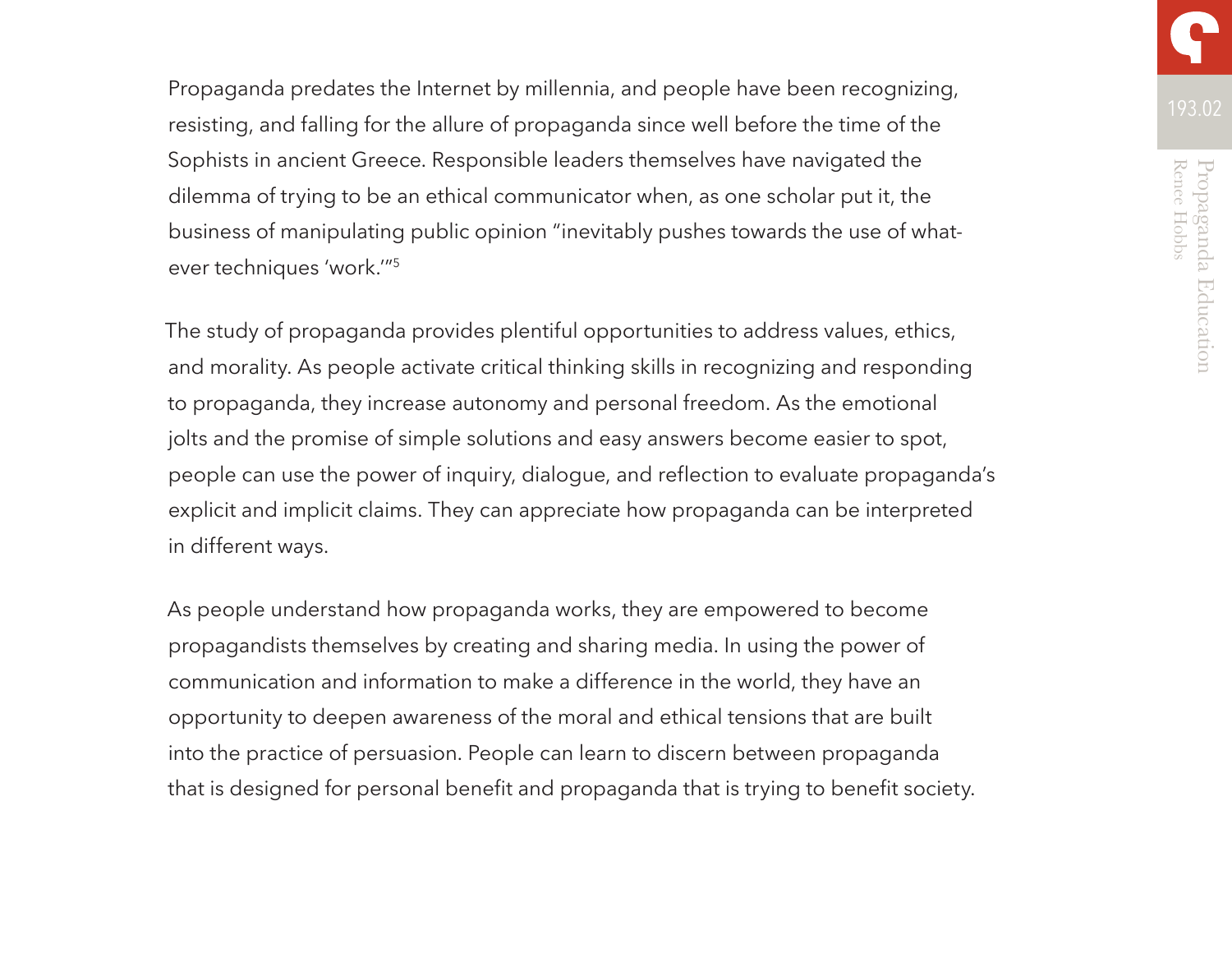But because no one is immune from the power of propaganda, the pedagogy of propaganda education can be controversial and it must be designed and implemented with care, so that it does not turn into indoctrination. When done well, propaganda education does not increase cynicism, suspicion, distrust, and alienation.

The study of propaganda is profoundly linked to the mission of education and civic learning in American schools. **If schools are to fulfill their social purpose of preparing people for life in a democratic society, there's a need to help learners make sense of contemporary propaganda and use the power of inquiry to explore it.**

Adapted from *Mind Over Media* by Renee Hobbs. Copyright © 2020 by Renee Hobbs. All rights reserved. No part of this excerpt may be reproduced or reprinted without permission in writing from the publisher.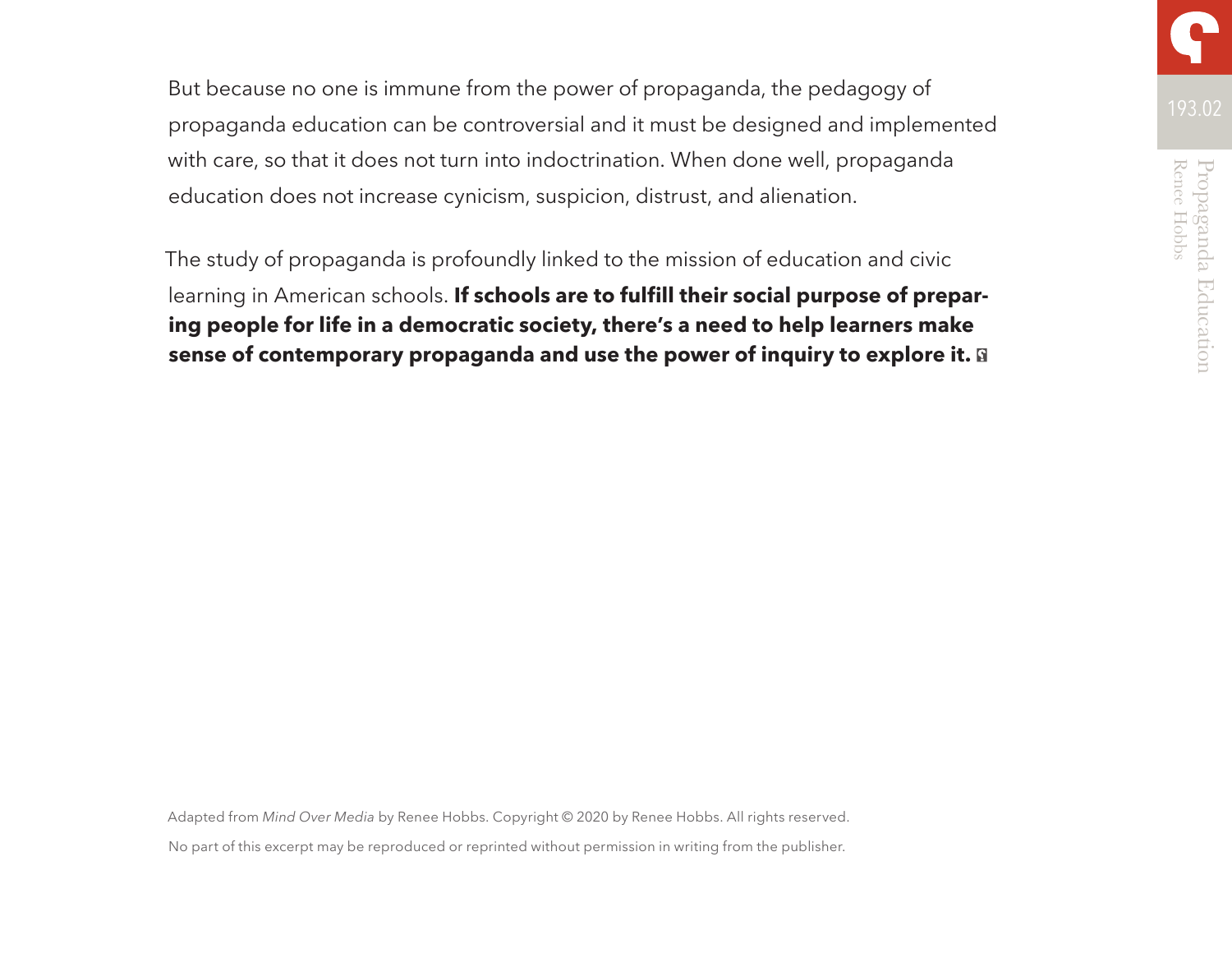# ENDNOTES

1. Ali, L. (2018, November 16). ["Why the P word— propaganda— might be best for what we're seeing on our TV screens,"](https://www .latimes .com/
entertainment https://www.latimes.com/entertainment/tv/la-et-st-propaganda-fake-news-tv-culture-20181116-story.html) Los Angeles Times 2. Hobbs, R. (2020). Propaganda in an age of algorithmic personalization: Expanding literacy research and practice. *Reading Research Quarterly*, 55(3), 421–533.

3. Raymond, G. (2019, February 11). ["Demagogues and Democracy,"](https://www.boisestate.edu/bluereview/demagogues-and-democracy/) *Blue Review*

4. Sproule, J. (1997). *Propaganda and Democracy: The American Experience of Media and Mass Persuasion*. Cambridge: Cambridge University Press.

5. Merton, R. (1995). *Mass Persuasion: A Technical Problem And A Moral Dilemma*. In R. Jackall (Ed.), *Propaganda* (pp. 260– 274). New York: NYU Press. (Original work published 1946)